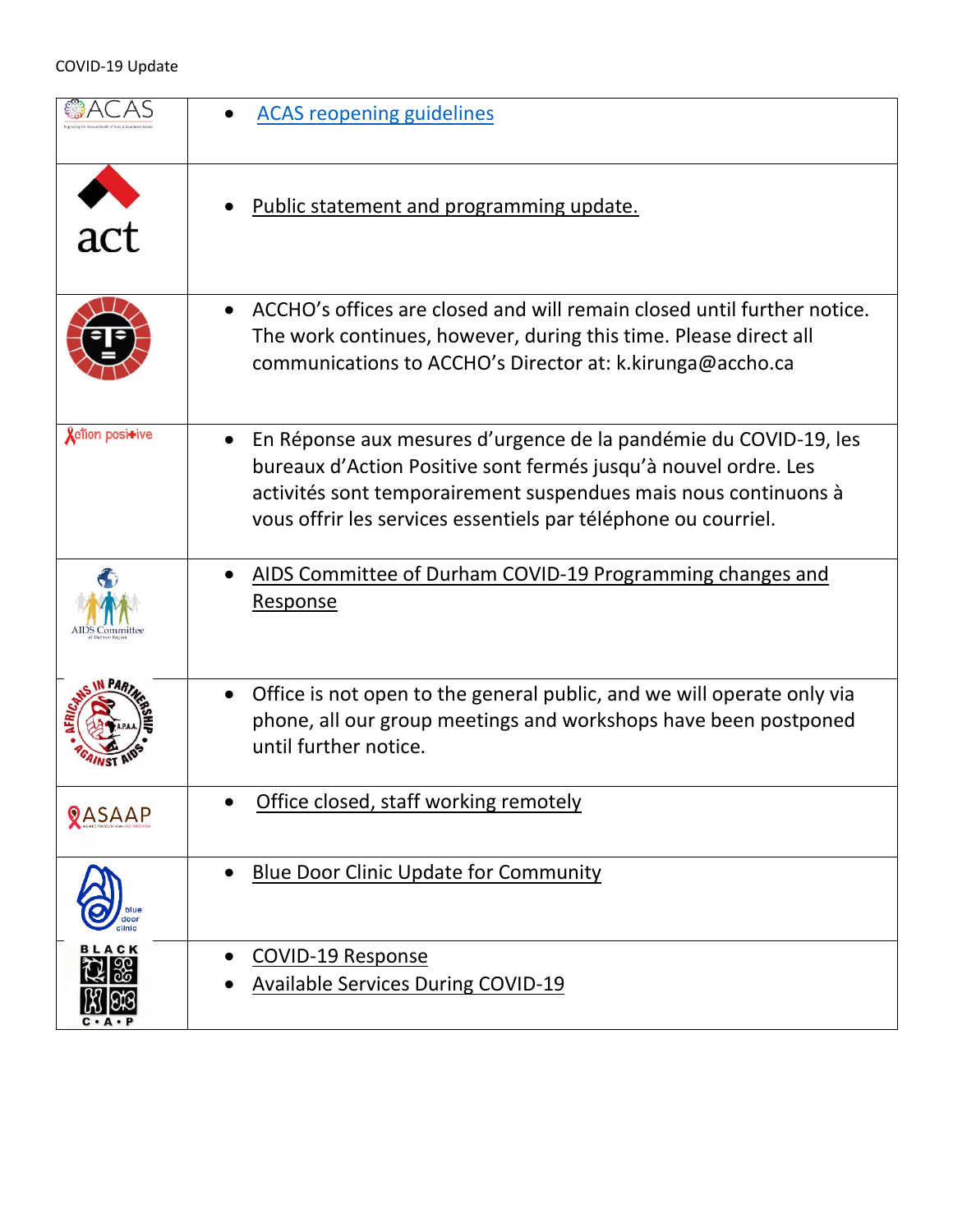|                                         | CANFAR's office is currently closed, in abidance with public health<br>measures to practice social distancing to minimize the spread of COVID-<br>19 and the burden on our health care system. Effective March 16th,<br>2020, CANFAR staff are working remotely.                                                                                                           |
|-----------------------------------------|----------------------------------------------------------------------------------------------------------------------------------------------------------------------------------------------------------------------------------------------------------------------------------------------------------------------------------------------------------------------------|
|                                         | Inpatient unit open and accepting referrals here. Day health program<br>open for one-on-one appointments, some groups functioning online.<br>Clients need to undergo COVID-19 screening prior to entering the<br>building and will be required to wear a mask inside. Continue to<br>support clients in community with food deliveries and phone calls. Read<br>more here. |
| <b>&amp;CATIE</b>                       | Update on COVID-19 and office services                                                                                                                                                                                                                                                                                                                                     |
|                                         | Sex in the time of COVID-19: Insights from the sexual health sector                                                                                                                                                                                                                                                                                                        |
| CENTRE FRANCOPHONE                      | <b>COVID-19 Annonce</b>                                                                                                                                                                                                                                                                                                                                                    |
|                                         | CSSP's offices are closed to the public until at least April 6th, 2020 for<br>all in person services. las oficinas de CSSP estarán cerradas al público<br>hasta al menos el 6 de Abril de 2020 para todos los servicios en<br>persona.                                                                                                                                     |
|                                         | <b>Strategies For A Gender- Inclusive Response To Covid-19</b><br>A Taste for Life Monday, April 22 <sup>nd</sup> - Cancelled<br><b>Sexual health resources York Region</b>                                                                                                                                                                                                |
| <b>FAMILY SERVICE TORON</b>             | David Kelley Services during COVID-19                                                                                                                                                                                                                                                                                                                                      |
| fifehouse.org<br>CELEBRATING<br>30YEARS | <b>COVID-19 Community Update</b><br>A Taste for Life - Wednesday, April 24th has been cancelled                                                                                                                                                                                                                                                                            |
|                                         | Fred Victor update                                                                                                                                                                                                                                                                                                                                                         |
|                                         | HALCO update June 2020<br>HALCO Trillium Drug Program Update June2020                                                                                                                                                                                                                                                                                                      |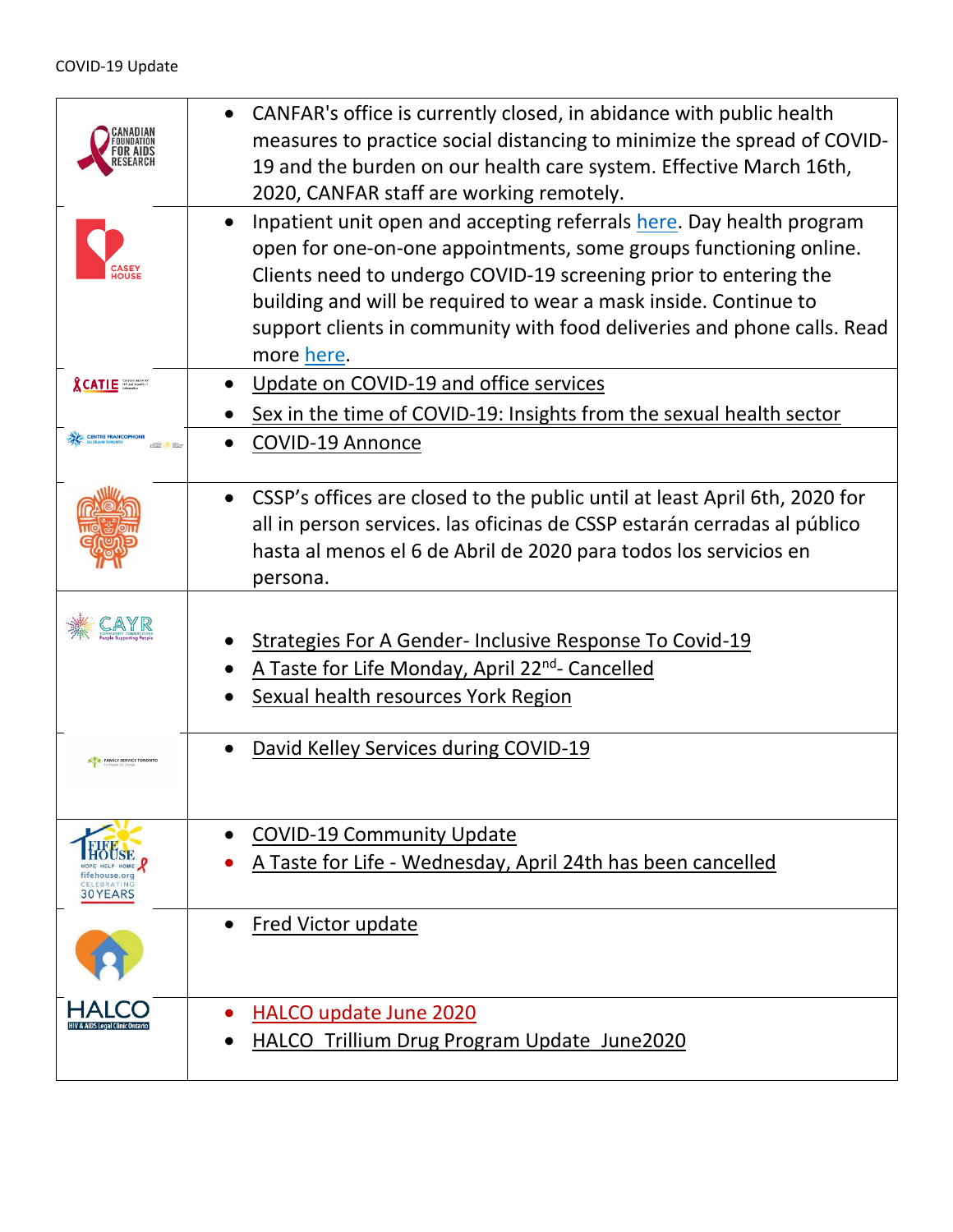| PER Massle Free Clinic                  | Hassle Free has changed service delivery to protect our clients, staff<br>and physicians.<br><b>In-Person Essential Care Clinic</b><br>Virtual Care Clinic<br>Clinic Hours Monday, Wednesday, Friday 12-5, All genders and<br>sexualities                                                                                                                                                                                   |
|-----------------------------------------|-----------------------------------------------------------------------------------------------------------------------------------------------------------------------------------------------------------------------------------------------------------------------------------------------------------------------------------------------------------------------------------------------------------------------------|
| Hemophilia Ontario                      | Hemophilia Ontario COVID-19 Members Update                                                                                                                                                                                                                                                                                                                                                                                  |
| <b>LOFT</b>                             | <b>LOFT Community Service's response to novel coronavirus (COVID-19)</b><br>$\bullet$                                                                                                                                                                                                                                                                                                                                       |
| moyo                                    | Moyo Health and Community Services is temporarily closing its physical<br>$\bullet$<br>office from Tuesday, March 17 until further notice                                                                                                                                                                                                                                                                                   |
| Jahas                                   | Drop-in Centre Closed all services suspended (282 Parliament St)<br>To reach workers please call 1-800-743-8851                                                                                                                                                                                                                                                                                                             |
| <b>G</b> HRN                            | <b>Black Lives Matter Statement with COVID-19 resources</b>                                                                                                                                                                                                                                                                                                                                                                 |
| O ONTARIO<br>HIV TREATMENT<br>O NETWORK | <b>OHTN Staff working remotely</b>                                                                                                                                                                                                                                                                                                                                                                                          |
|                                         | PASAN's office will be closed starting March 18th. All programs and<br>services have been suspended for the time being, however, you can<br>connect with us through phone and email. Staff will check messages<br>regularly and respond. Staff will answer calls between 10am -5pm<br>Monday to Friday. as soon as possible. Updates will be posted on our<br>website (www.pasan.org) and Facebook (www.facebook.com/PASAN) |
|                                         | <b>COVID-19 Response</b>                                                                                                                                                                                                                                                                                                                                                                                                    |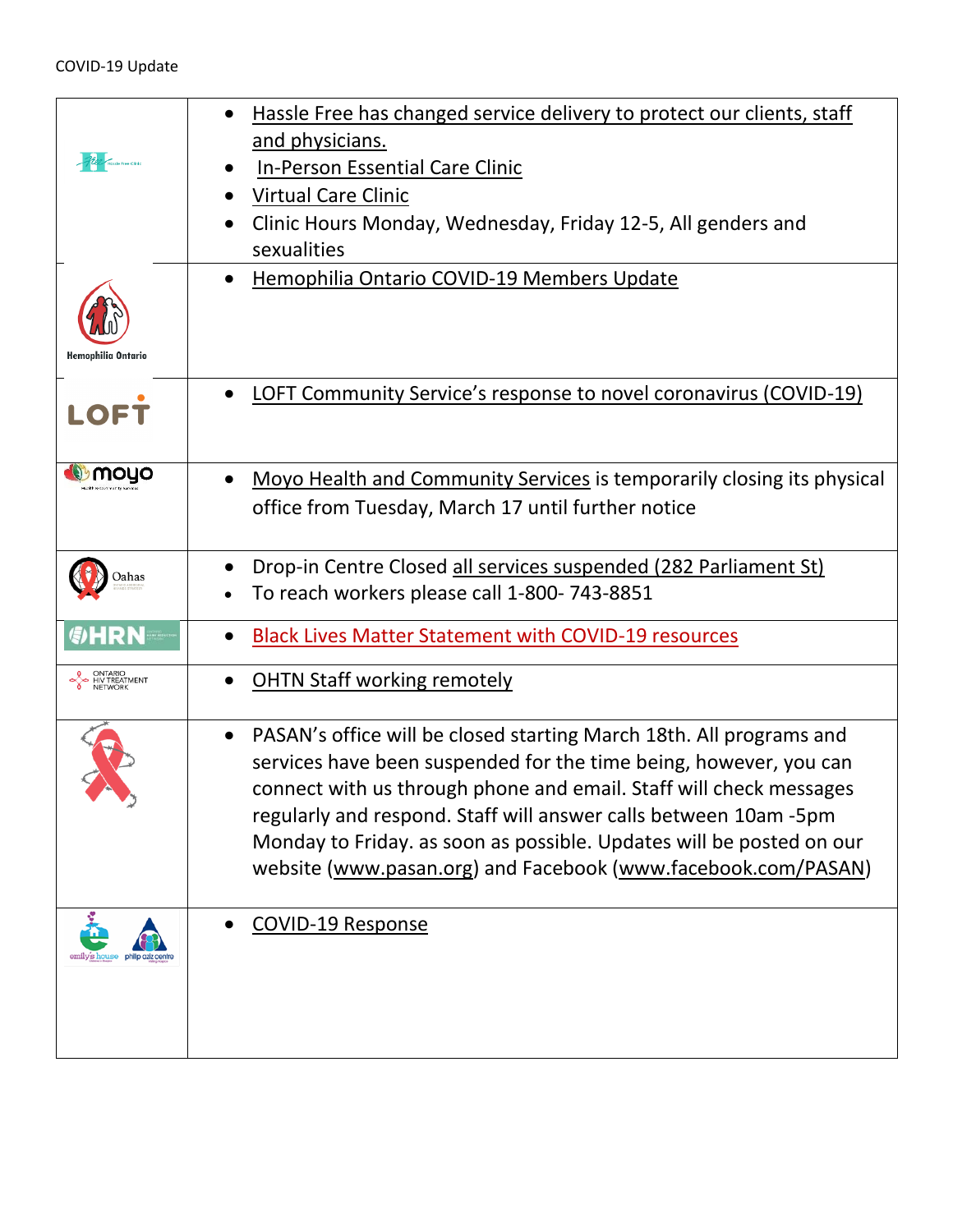|                                                       | <b>PWA will implement their Phase 1 reopening starts Monday, July 13th</b>                                                                                                                                                                                                                                                                                                                                                                                                                                                                                                                                                                                                                                                                                                                                     |
|-------------------------------------------------------|----------------------------------------------------------------------------------------------------------------------------------------------------------------------------------------------------------------------------------------------------------------------------------------------------------------------------------------------------------------------------------------------------------------------------------------------------------------------------------------------------------------------------------------------------------------------------------------------------------------------------------------------------------------------------------------------------------------------------------------------------------------------------------------------------------------|
|                                                       | <b>Update to Programming and Services</b>                                                                                                                                                                                                                                                                                                                                                                                                                                                                                                                                                                                                                                                                                                                                                                      |
| sherbourne не агтн                                    | <b>Program and Services Updates</b>                                                                                                                                                                                                                                                                                                                                                                                                                                                                                                                                                                                                                                                                                                                                                                            |
| South Riverdale                                       | The following sites and services of the Health Centre remain open<br>$\bullet$                                                                                                                                                                                                                                                                                                                                                                                                                                                                                                                                                                                                                                                                                                                                 |
| St. Michael's<br>Inspired Care.<br>Inspiring Science. | St. Michael's Hospital Academic Family Health Team Change of location<br>for appointments.                                                                                                                                                                                                                                                                                                                                                                                                                                                                                                                                                                                                                                                                                                                     |
| eresa<br>iroup                                        | Office closure update                                                                                                                                                                                                                                                                                                                                                                                                                                                                                                                                                                                                                                                                                                                                                                                          |
| 第519                                                  | Program updates now available.<br><b>COVID-19 Services Support</b><br>The 519 Legal Clinic (Over-the-phone Support) Tuesdays and Thursdays<br>$6:00 - 8:30$ pm<br>Crisis Settlement Support Over The Phone (May 20 onwards)<br>$\bullet$<br>For LGBTQ Refugees and Permanent Residents. Wednesdays and<br>Fridays (May 20 onwards) Scheduling requests: between 9am and 11am<br>(Wednesdays and Fridays) Sessions: between 1:30pm and 5:30pm<br>Crisis Counselling Support Over The Phone (May 21 onwards)<br>For LGBTQ2S Communities. Mondays and Thursdays (May 21 onwards)<br>Scheduling requests: between 9am and 11am (Mondays and Thursdays)<br>Sessions: between 1pm and 5:30pm<br>Virtual Tax Clinic For LGBTQ2S Communities and Downtown East<br>$\bullet$<br>Monday - Saturday (by video) 11am - 6pm |
| OPENLAB                                               | UHN OpenLab: Help for seniors in TCH buildings during COVID-19<br>outbreak                                                                                                                                                                                                                                                                                                                                                                                                                                                                                                                                                                                                                                                                                                                                     |
| <b>QUHN</b>                                           |                                                                                                                                                                                                                                                                                                                                                                                                                                                                                                                                                                                                                                                                                                                                                                                                                |